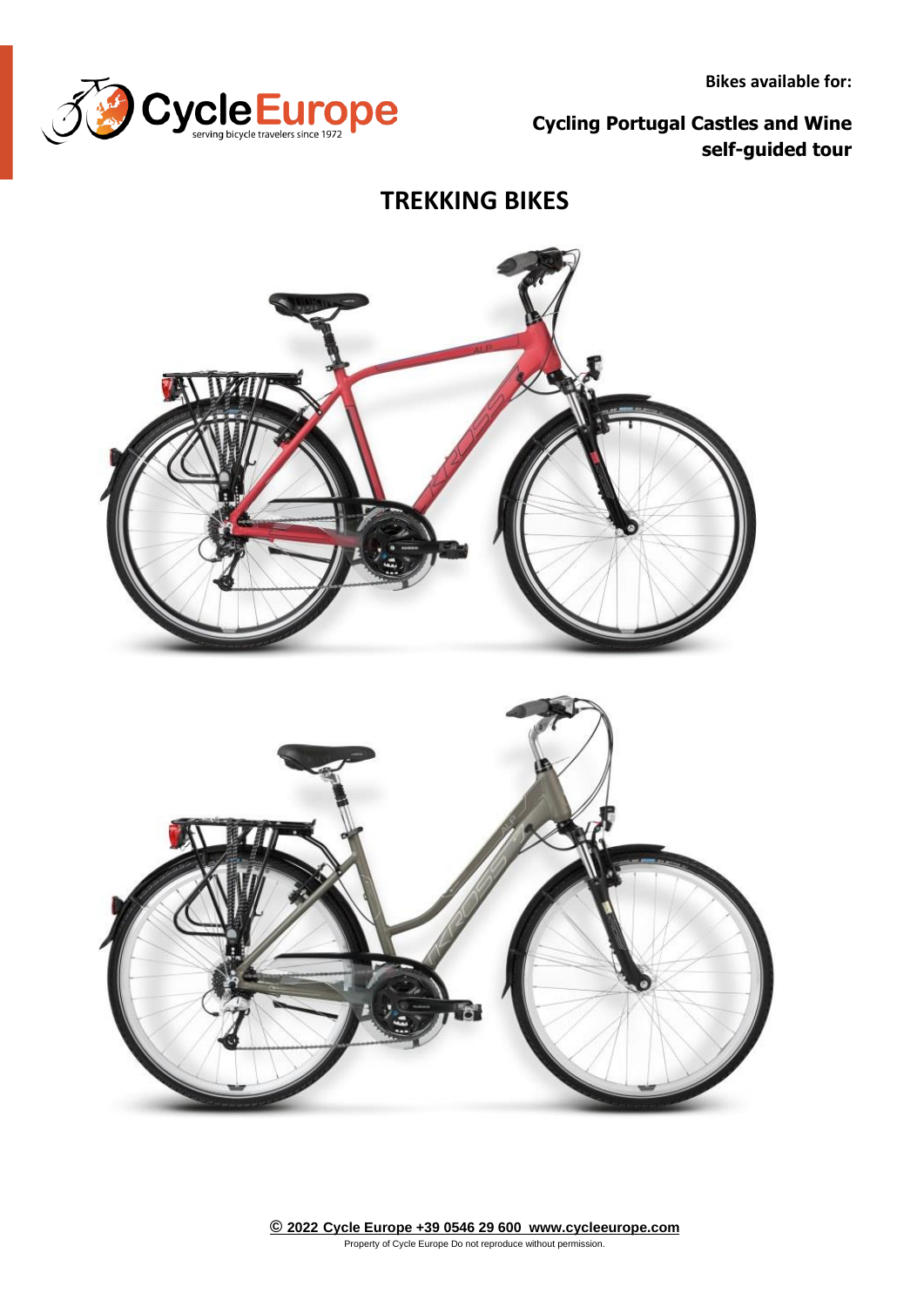**Bikes available for:**



**Cycling Portugal Castles and Wine self-guided tour**

## **KROSS TRANS ALP**

| <b>Frame</b>                     | Aluminium Performance                                   |
|----------------------------------|---------------------------------------------------------|
| <b>Fork</b>                      | SR Suntour NEX (travel 63mm)                            |
| <b>Rear shock</b>                | no                                                      |
| <b>Gears</b>                     | 24                                                      |
|                                  | <b>Front derailleur</b> Shimano Altus FD-M310           |
|                                  | <b>Rear derailleur</b> Shimano Deore RD-M591            |
| <b>Brakes</b>                    | Tektro V-brake                                          |
| <b>Brake levers</b>              | Shimano Tourney ST-EF65                                 |
| <b>Shifters</b>                  | Shimano Tourney ST-EF65, 8 speed                        |
| <b>Crankset</b>                  | Shimano Acera FC-M311 48/38/28T                         |
| <b>Bottom bracket</b> SR Suntour |                                                         |
| <b>Chain</b>                     | <b>YBN S8</b>                                           |
| <b>Casette</b>                   | Shimano Altus CS-HG31-8 11-32T                          |
| <b>Front hub</b>                 | Panasonic NWM 789                                       |
| <b>Rear hub</b>                  | Shimano FH-RM30                                         |
| <b>Tires</b>                     | Schwalbe Silento Puncture Protection 28"x1,6"           |
| <b>Rims</b>                      | Kross (Alloy, Double Wall)                              |
| <b>Handlebar</b>                 | Kross Universal Components (steel, rise, 610mm, 25,4mm) |
| <b>Stem</b>                      | Kross Universal Components (alloy, adjustable, 25,4mm)  |
| <b>Seatpost</b>                  | Kross Universal Components (alloy, suspension, 27,2mm)  |
| <b>Headset</b>                   | Neco H128                                               |
| <b>Saddle</b>                    | Selle Royal Lookin Classic Moderate Royalgel            |
| <b>Grips</b>                     | Herrmans Primergo                                       |
| <b>Pedals</b>                    | Alloy w/anti slip                                       |
| Weight                           | 17,5                                                    |
| <b>Extras</b>                    | Carrier; Bag; Fenders; Kickstand                        |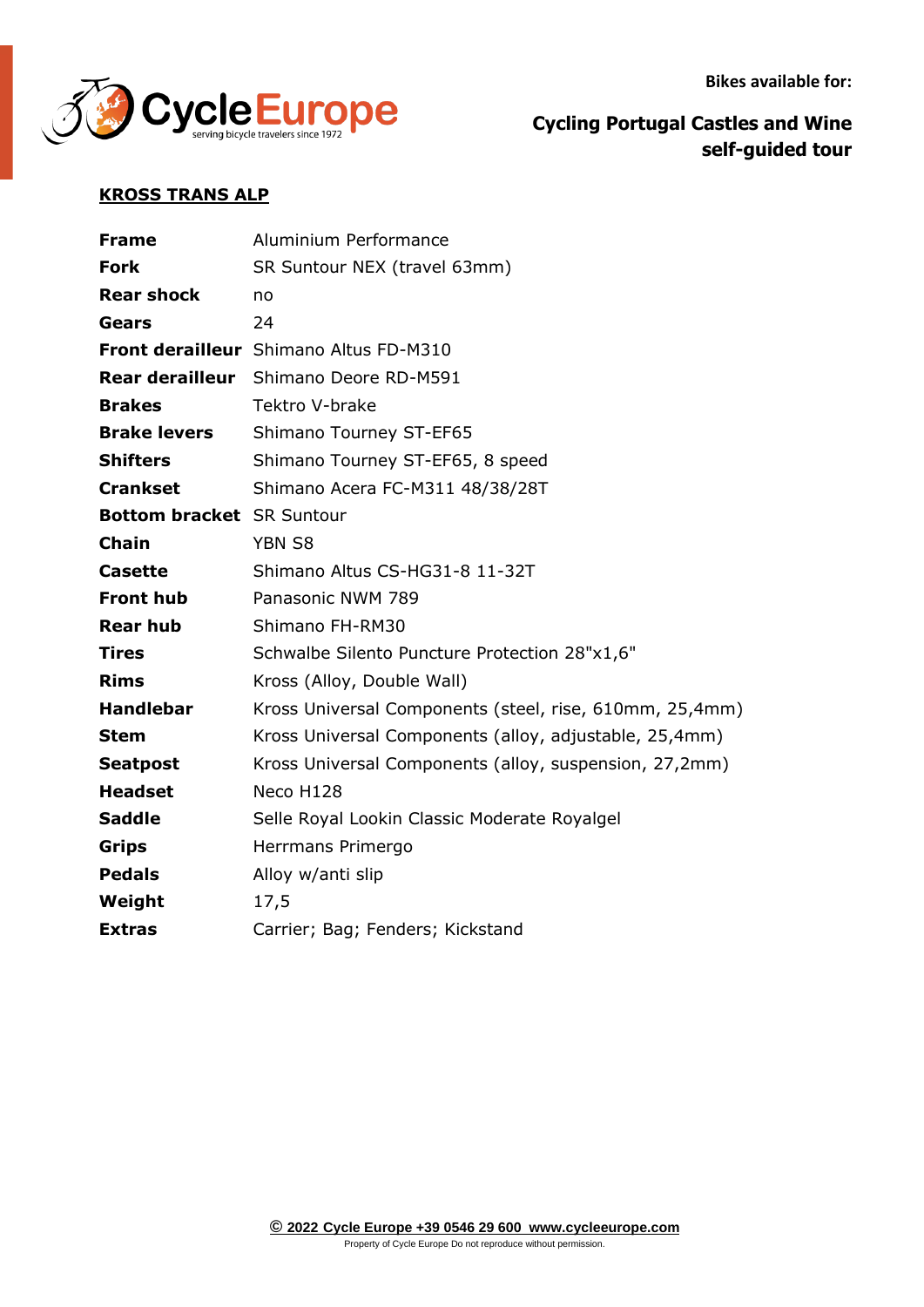

## **Cycling Portugal Castles and Wine self-guided tour**

## **E-BIKES** (available for an extra cost of 100€ per bike)



| <b>Frame</b>           | Focus Impulse Trekking Hydroformed 6061 Alloy                     |
|------------------------|-------------------------------------------------------------------|
| <b>Fork</b>            | SR Suntour NEX, HLO, w/hydraulic lockout, 63mm                    |
| <b>Motor</b>           | Impulse Performance 2.0                                           |
| <b>Battery</b>         | Impulse Li-Ion 17 Ah, 612 Wh, removeable                          |
| <b>Battery Charger</b> | Impulse 4Amp                                                      |
| <b>Display</b>         | Impulse Small LCD Display, with Control panel and push assistance |
| <b>Rear Derailleur</b> | Shimano Deore, low profile, 9-speed                               |
| <b>Shifter</b>         | Shimano Alivio                                                    |
| Cassette               | SRAM PG-920                                                       |
| <b>Crankset</b>        | Impulse Peformance                                                |
| Gear                   | front: 36 rear: 11-34                                             |
| <b>Handlebar</b>       | Concept, riser                                                    |
| <b>Stem</b>            | Concept EX                                                        |
| <b>Saddle</b>          | SR Selle Royal Freccia Cut                                        |
| <b>Seatpost</b>        | Concept                                                           |
| <b>Brake Calipers</b>  | Tektro Auriga, adjustable, 180/160                                |
| Wheelset               | Shimano DH3D32 QR/ Concept QR - Concept SR 300 rims               |
| <b>Tires</b>           | Schwalbe Road Plus, 40-622                                        |
| Fender                 | Mudguards, Sport                                                  |
| <b>Rack</b>            | Carrier, Sport                                                    |
| Chainguard             | Horn Impulse                                                      |
| <b>Frontlight</b>      | Supernova Pure3                                                   |
| <b>Rearlight</b>       | Trelock, LED Slim                                                 |
| <b>Dynamo</b>          | Shimano DH3D37, QR                                                |
| <b>Pedals</b>          | <b>Trekking Sport</b>                                             |
| <b>Kickstand</b>       | Impulse, adustable                                                |
| Colour                 | Diamond: Ultrablue, Trapez: Skywalkerblue                         |